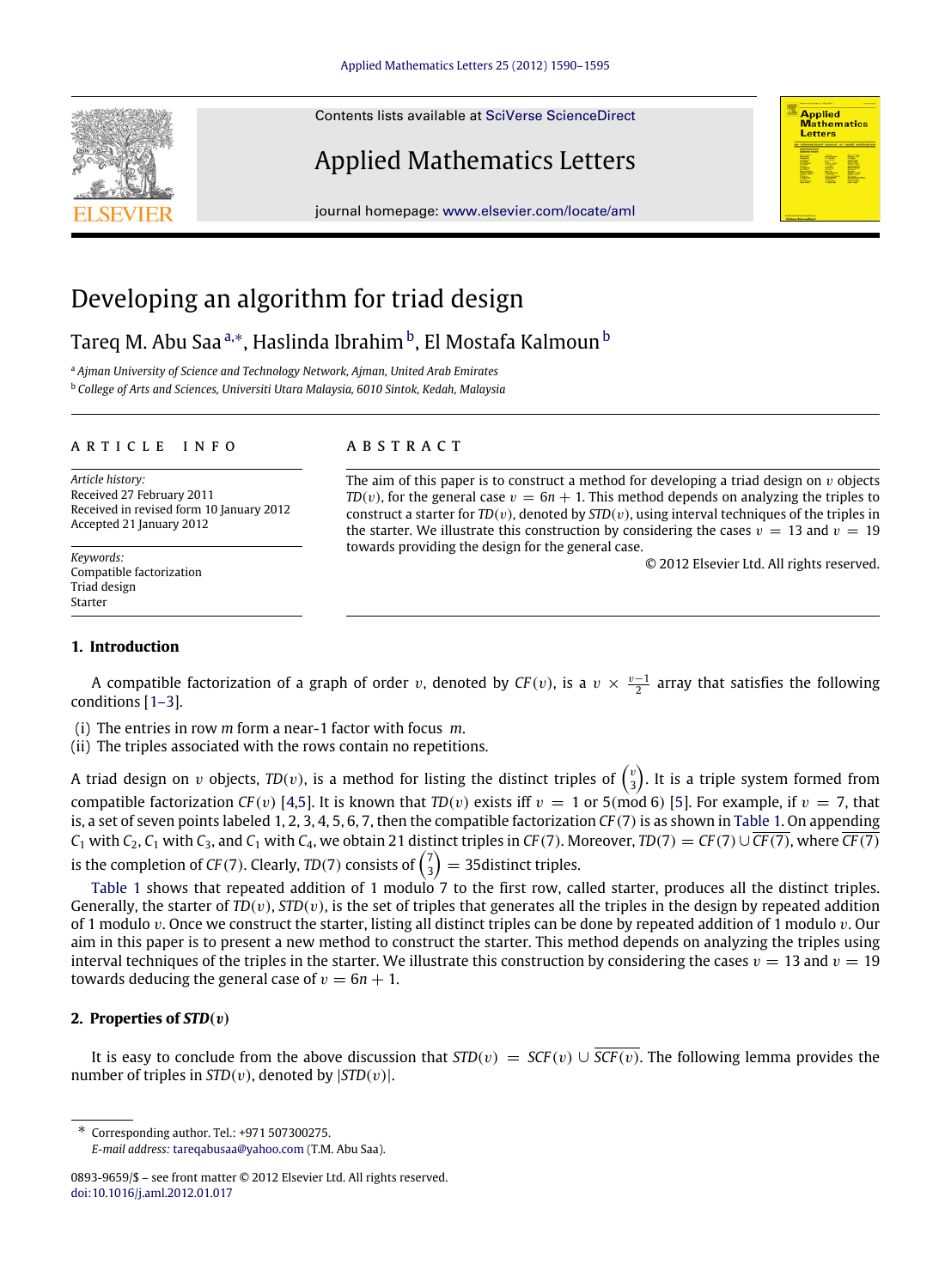## <span id="page-1-0"></span>**Table 1**

|--|

| CF(7) |    | ^F (*) |    |     |     |  |  |
|-------|----|--------|----|-----|-----|--|--|
|       |    |        |    |     |     |  |  |
|       | 27 | 36     | 45 | 235 | 764 |  |  |
|       | 31 | 47     | 56 | 346 | 175 |  |  |
|       | 42 | 51     | 67 | 457 | 216 |  |  |
|       | 53 | 62     | 71 | 561 | 327 |  |  |
|       | 64 | 73     | 12 | 672 | 431 |  |  |
|       | 75 | 14     | 23 | 713 | 542 |  |  |
|       |    | 25     | 34 | 124 | 653 |  |  |

#### <span id="page-1-2"></span>**Table 2**

*S*<sup>*r*</sup> *D*(13), 1  $\leq r \leq 3$ .

|                        |    | $\mathcal{L}$ | $\cdots$ |              |    | 8             | $\cdots$ | 13     | 14            | 15 | 16 | 17 | 18 | 19 | 20 | 21 | 22            |
|------------------------|----|---------------|----------|--------------|----|---------------|----------|--------|---------------|----|----|----|----|----|----|----|---------------|
| $S_1$ <i>TD</i> (13)   |    |               | $\cdots$ |              | 13 | $\mathcal{L}$ | $\cdots$ | 13     | $\mathcal{L}$ | 12 | 3  | 12 | ے  | 11 | 4  | 10 | $\mathcal{D}$ |
| $S_2$ <i>TD</i> $(13)$ | ∼  | ັ             | $\cdots$ |              | 12 | ್ರ            | $\cdots$ | Q<br>◡ | 6             | 11 | 4  | 10 | C  | 10 |    |    | 6             |
| $S_3$ <i>TD</i> $(13)$ | 13 | 12            |          | $\mathbf{x}$ | 4  | 11            | $\cdots$ |        | 8             | 6  | 9  |    | 8  |    | 8  | -  |               |

#### <span id="page-1-3"></span>**Table 3**

Intervals of *k* and  $[S_r \text{TD}(13)]_k$ ,  $1 \leq r \leq 3$ .

| Intervals of k      | $[S_1TD(13)]_k$            | $[S_2TD(13)]_k$           | $[S_3TD(13)]_k$          |
|---------------------|----------------------------|---------------------------|--------------------------|
| $1 \leq k \leq 6$   | 1, 1, 1, 1, 1, 1           | 2, 3, 4, 5, 6, 7          | 13, 11, 12, 10, 9, 8     |
| 7 < k < 14          | 13, 2, 13, 2, 13, 2, 13, 2 | 12, 3, 11, 4, 10, 5, 9, 6 | 4, 11, 5, 10, 6, 9, 7, 8 |
| $15 \leq k \leq 18$ | 12, 3, 12, 3               | 11, 4, 10, 5              | 6, 9, 7, 8               |
| 19 < k < 22         | 11, 4, 10, 5               | 10, 5, 9, 6               | 7, 8, 7, 8               |

<span id="page-1-1"></span>**Lemma 2.1.** *If*  $v = 6n + 1$ , *then*  $|STD(v)|$  *is equal to n*(6*n* − 1)*.* 

**Proof.** The number of triples of *TD*(*v*) is equal to  $|TD(v)| = {v \choose 3} = {6n+1 \choose 3} = {6n+1 \choose 5} = {6n+1 \choose 6} = n(6n+1)(6n-1)$ . By the definition of *CF*(*v*), the number of rows of *TD*(*v*) is equal to  $v = 6n + 1$ . Hence,  $|STD(v)| = n(6n - 1)$ . □

Each triple in *STD*(*v*) consists of three elements (numbers, objects). For  $1 \le r \le 3$ , we denote by  $S_r \cdot T D(v)$  the *r*-th numbers in each triple and call them the *r*-th elements of *STD*(v).

**Example 2.1.** From [Table 1,](#page-1-0)  $STD(7) = SCF(7) \cup \overline{SCF(7)} = \{1\ 2\ 7;\ 1\ 3\ 6;\ 1\ 4\ 5;\ 2\ 3\ 5;\ 7\ 6\ 4\}.$  Therefore  $S_1TD(7)$  : 1, 1, 1, 2, 7 ; *S*2*TD*(7) : 2, 3, 4, 3, 6 and *S*3*TD*(7) : 7, 6, 5, 5, 4.

### <span id="page-1-4"></span>**3. Interval constructions of** *STD*(**13**)

The algorithm for constructing *STD*(13) can be found in [\[6](#page-5-3)[,4,](#page-5-1)[7\]](#page-5-4). We have

 $STD(13) = SCF(13) \cup \overline{SCF(13)} = \{1\ 2\ 13; 1\ 3\ 12; 1\ 4\ 11, 1\ 5\ 10; 1\ 6\ 9; 1\ 7\ 8\}$ ∪ {13 12 4; 2 3 11; 13 11 5; 2 4 10; 13 10 6; 2 5 9; 13 9 7; 2 6 8; 12 11 6; 3 4 9; 12 10 7; 3 5 8; 11 10 7; 4 5 8; 10 9 7; 5 6 8}.

Our aim in this section is to develop a new method to construct *STD*(13). Let *k* be the number of triples in *STD*(13). By [Lemma 2.1,](#page-1-1)  $1 \le k \le 22$ . Let  $[S_r \text{TD}(13)]_k$  be the *k*-th element in  $S_r \text{TD}(13)$  for  $1 \le r \le 3$ . We are able to summarize *STD*(13) in terms of  $S_r$ *TD*(13), as shown in [Table 2.](#page-1-2)

Clearly, *k*, the number of triples in *STD*(13), can be divided into four intervals (periods). These intervals and the corresponding elements in  $S_1TD(13)$ ,  $S_2TD(13)$  and  $S_3TD(13)$  are given in [Table 3.](#page-1-3)

We observe that the corresponding elements in  $S_r$   $TD(13)$ ,  $1 \leq r \leq 3$ , need a formula to produce them. Let  $f$  denotes the first number of the interval. The formula  $y = \frac{1}{2}[k - f + \text{mod}(\frac{n+k}{2}) + 1]$  can be used to produce the corresponding elements in *SrTD*(13). From [Tables 2](#page-1-2) and [3,](#page-1-3) the construction of *SrTD*(13) is as follows.

$$
[S_1 \text{TD}(13)]_k = \begin{cases} 1 & 1 \le k \le 6 \\ 2 & 7 \le k \le 14, \text{ } k \text{ is even} \\ 13 & 7 \le k \le 14, \text{ } k \text{ is odd} \\ 3 & \text{if } 15 \le k \le 18, \text{ } k \text{ is even} \\ 12 & 15 \le k \le 18, \text{ } k \text{ is odd} \\ 3 + y & 19 \le k \le 22, \text{ } k \text{ is even} \\ 12 - y & 19 \le k \le 22, \text{ } k \text{ is odd} \end{cases}
$$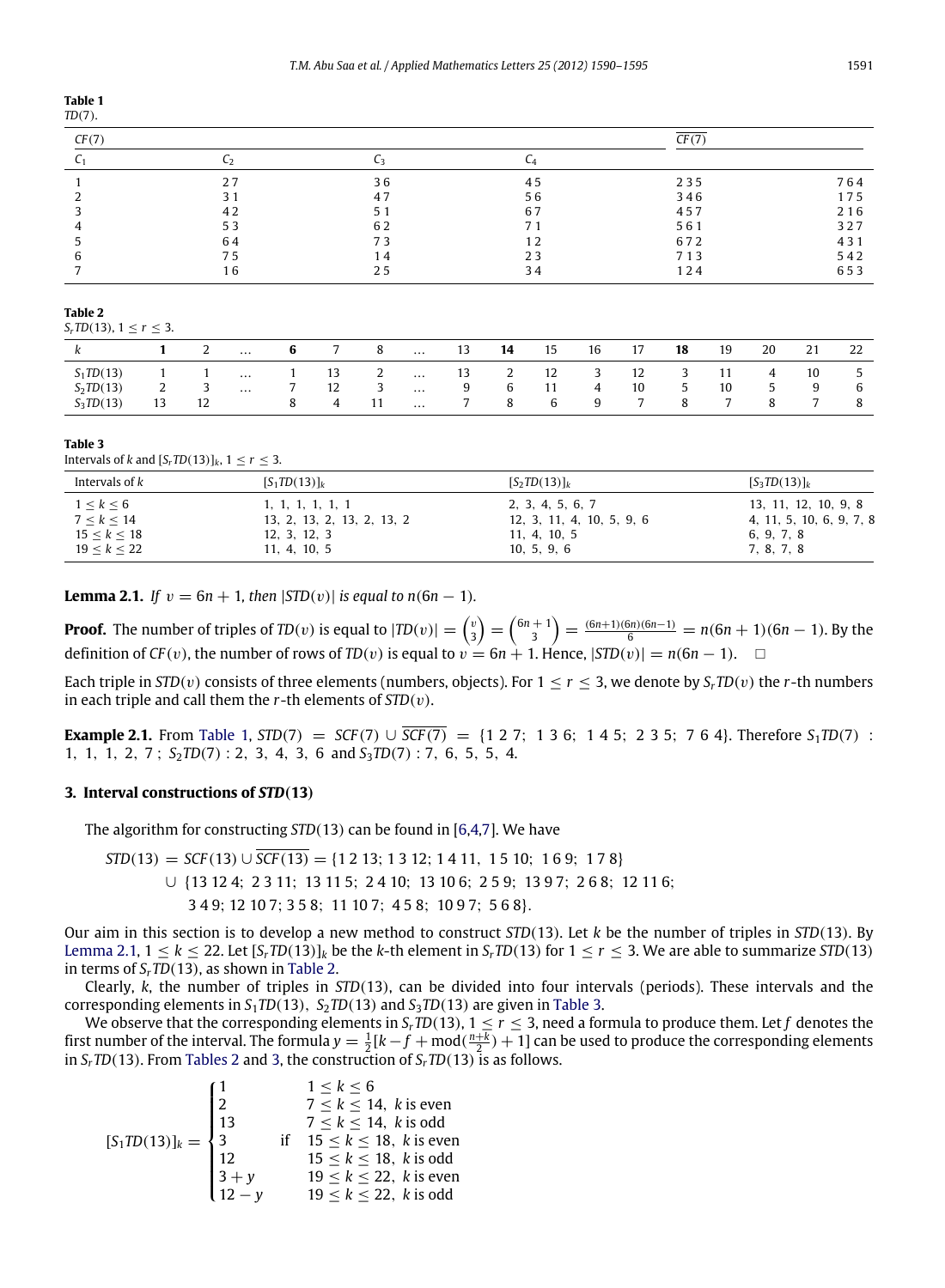$$
[S_2TD(13)]_k = \begin{cases} 1+k & 1 \le k \le 6 \\ 2+y & 7 \le k \le 14, \ k \text{ is even} \\ 13-y & 7 \le k \le 14, \ k \text{ is odd} \\ 3+y & \text{if } 15 \le k \le 18, \ k \text{ is even} \\ 12-y & 15 \le k \le 18, \ k \text{ is odd} \\ 4+y & 19 \le k \le 22, \ k \text{ is even} \\ 11-y & 19 \le k \le 22, \ k \text{ is odd} \end{cases} \qquad [S_3TD(13)]_k = \begin{cases} 14-k & 1 \le k \le 6 \\ 12-y & 7 \le k \le 14, \ k \text{ is even} \\ 3+y & 7 \le k \le 14, \ k \text{ is odd} \\ 11-y & \text{if } 15 \le k \le 18, \ k \text{ is even} \\ 8 & 19 \le k \le 22, \ k \text{ is even} \\ 7 & 19 \le k \le 22, \ k \text{ is odd.} \end{cases}
$$

Now, we can use the starter *STD*(13) and repeated addition of 1 modulo 13 to list *TD*(13), as shown in [Table 4.](#page-3-0)

## **4. Interval constructions of** *STD*(**19**)

Similarly, we can construct *STD*(19) in terms of *S<sub>r</sub>TD*(19),  $1 \le r \le 3$ , as shown in [Table 5.](#page-3-1) Using the same notation as in Section [3,](#page-1-4) the constructions of  $S_r$ *TD*(19) for  $1 \le r \le 3$  are as follows:

$$
\begin{cases}\n1 & 1 \le k \le 9 \\
2 & 10 \le k \le 23, k \text{ is even} \\
3 & 24 \le k \le 33, k \text{ is even} \\
4 & 34 \le k \le 39, k \text{ is even} \\
5 & 40 \le k \le 43, k \text{ is even} \\
6 & 44 \le k \le 47, k \text{ is even} \\
15 & 45 \le k \le 33, k \text{ is even} \\
16 & 48 \le k \le 51, k \text{ is even} \\
17 & 18 \le k \le 53, k \text{ is even} \\
18 & 10 \le k \le 23, k \text{ is even} \\
19 - y & 10 \le k \le 23, k \text{ is even} \\
14 & 34 \le k \le 51, k \text{ is even} \\
15 & 44 \le k \le 9, k \text{ is even} \\
16 & 24 \le k \le 33, k \text{ is even} \\
17 & 10 \le k \le 23, k \text{ is even} \\
18 - y & 10 \le k \le 23, k \text{ is even} \\
18 - y & 10 \le k \le 33, k \text{ is even} \\
18 - y & 34 \le k \le 39, k \text{ is even} \\
18 - y & 34 \le k \le 39, k \text{ is even} \\
19 - y & 10 \le k \le 23, k \text{ is even} \\
18 - y & 44 \le k \le 39, k \text{ is even} \\
19 - y & 10 \le k \le 23, k \text{ is even} \\
14 - y & 34 \le k \le 39, k \text{ is even} \\
16 - y & 40 \le k \le 43, k \text{ is even} \\
16 - y & 40 \le k \le 43, k \text{ is even} \\
16 - y & 44 \le k \le 47, k \text{ is even} \\
17 - y & 44 \le k \le 47, k \text{ is even} \\
18 - y & 44 \le k \le 47, k \text{ is even} \\
19 - y & 44 \le k \le 47, k \text{ is even} \\
14 - y & 48 \le k \le 51, k \text{ is odd}\n\end{cases}
$$
\n
$$
\begin{cases}\n20 - k & 1 \le k \le 9 \\
18 - y & 10 \le k \le 2
$$

#### **5. Interval constructions for the general case**  $STD(6n + 1)$

Form the cases  $v = 7$ , 13, 19, we are able to establish the table of intervals as a result of analyzing the triples in the designs of the previous cases; see [Table 6.](#page-3-2)

<span id="page-2-0"></span>From [Table 6,](#page-3-2) we deduce the following results.

**Remark 5.1.** The number of intervals of  $STD(6n + 1)$  is equal to  $3n - 2$ .

The general rules of the intervals of the general case  $v = 6n + 1$  are as follows.

- (1) The first interval is  $1 < k < 3n$ .
- (2) Other intervals except the last one are generated as follows. Let *i* denote the interval number starting from the second interval until the second to last one. It can be observed from [Remark 5.1](#page-2-0) that the values of *i* are 1 ≤ *i* ≤ 3*n* − 4. The last numbers of the intervals, denoted by *l*, are constructed as follows:

$$
l = 9n - 4 = (6(1) + 3) n - (2(1)2 + 2(1)).
$$
  
\n
$$
l = 15n - 12 = (6(2) + 3) n - (2(2)2 + 2(2)).
$$
  
\n
$$
l = 21n - 24 = (6(3) + 3) n - (2(3)2 + 2(3)).
$$
  
\n
$$
l = (6i + 3) n - (2i2 + 2i), \text{ where } 1 \le i \le n.
$$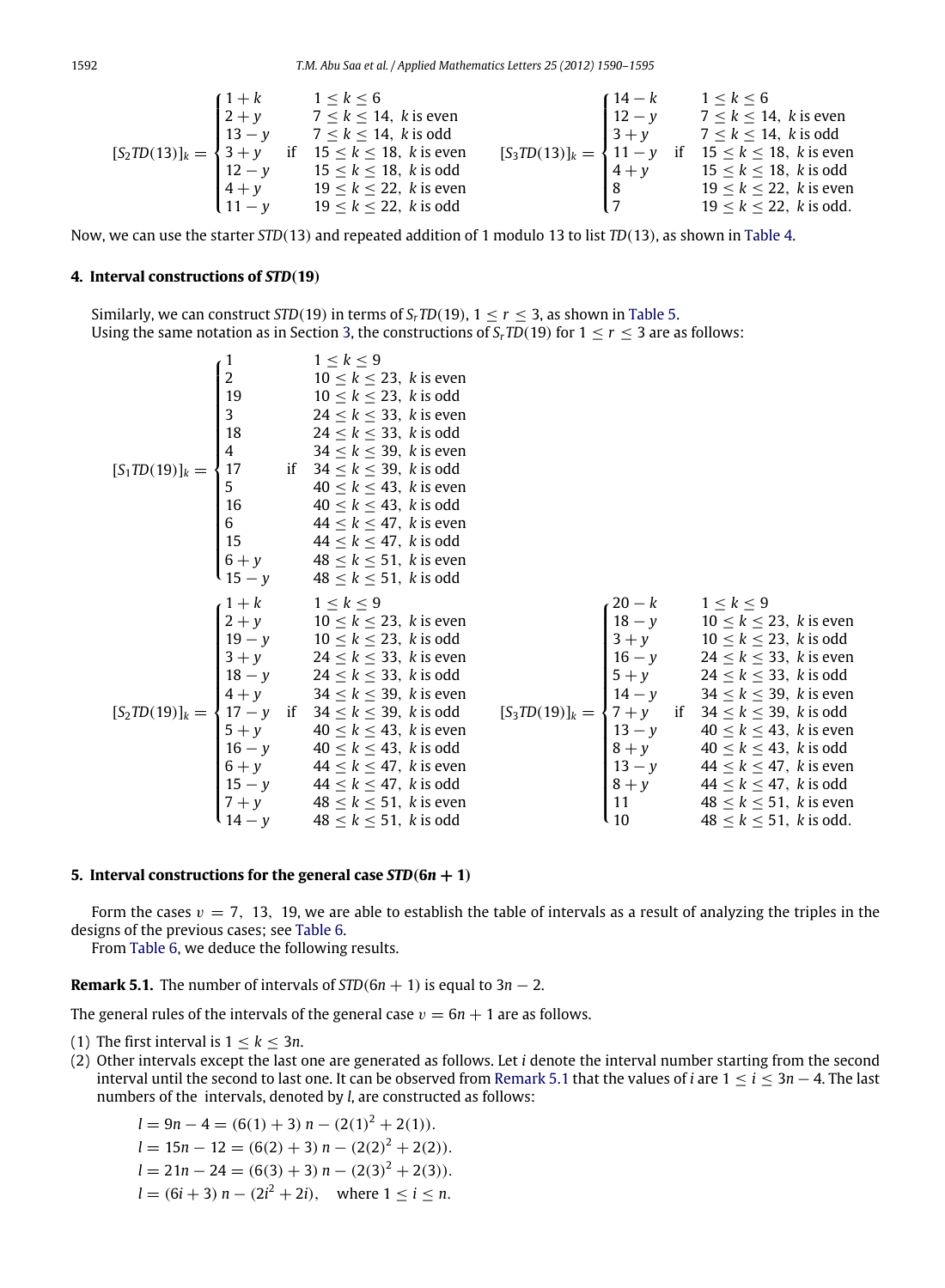<span id="page-3-0"></span>

| nı | г |  |
|----|---|--|
|    |   |  |

|    |    | 13 |                |    | 12 |    | 4  |    | $\cdots$ | 10 | 9  |    |    | b  |    |
|----|----|----|----------------|----|----|----|----|----|----------|----|----|----|----|----|----|
|    |    |    |                | 4  | 13 |    |    | 12 | $\cdots$ | 11 | 10 | 8  | h  |    |    |
|    |    |    |                |    |    |    |    | 13 | $\cdots$ | 12 | 11 | 9  |    | 8  | 10 |
|    |    |    |                | h  |    |    |    |    | $\cdots$ | 13 | 12 | 10 |    | 9  |    |
|    |    |    |                |    |    |    |    |    | $\cdots$ |    | 13 | 11 | 9  | 10 | 12 |
|    |    |    |                | 8  |    |    |    |    | $\cdots$ |    |    | 12 | 10 | 11 | 13 |
|    |    |    |                | 9  |    |    | 10 |    | $\cdots$ |    |    | 13 | 11 | 12 |    |
|    |    |    | $\Omega$<br>δ. | 10 |    | 8  | 11 |    | $\cdots$ |    |    |    | 12 | 13 |    |
|    | 10 | 8  | 9              | 11 |    | 9  | 12 |    | $\cdots$ |    |    | ำ  | 13 |    |    |
| 10 | 11 | 9  | 10             | 12 | 8  | 10 | 13 |    | $\cdots$ |    |    |    |    |    |    |
|    | 12 | 10 | 11             | 13 | 9  | 11 |    |    | $\cdots$ |    |    |    |    |    |    |
| 12 | 13 | 11 | 12             |    | 10 | 12 |    |    | $\cdots$ |    |    |    |    |    |    |
|    |    | 12 | 13             |    | 11 | 13 |    |    | $\cdots$ |    |    |    |    |    |    |

<span id="page-3-1"></span>**Table 5**

*S*<sup>*r*</sup> *D*(19), 1  $\leq r \leq 3$ .

|                                                                                                       |  | 1 2  9 10 11  22 23 24 25  32 33 34 35  38 39 40 41 42 43 44 45 46 47 48 49 50 51 |  |  |  |  |  |  |  |  |  |  |  |  |  |  |
|-------------------------------------------------------------------------------------------------------|--|-----------------------------------------------------------------------------------|--|--|--|--|--|--|--|--|--|--|--|--|--|--|
| 5, TD(19) 1 1 1 1 2 19  2 19 3 18  3 18 4 17  4 17 5 16 5 16 6 15 6 15 7 14 8 13                      |  |                                                                                   |  |  |  |  |  |  |  |  |  |  |  |  |  |  |
| S <sub>2</sub> TD(19) 2 3  10 3 18  9 12 4 17  8 13 5 16  7 14 6 15 7 14 7 14 8 13 8 13 9 12          |  |                                                                                   |  |  |  |  |  |  |  |  |  |  |  |  |  |  |
| S <sub>3</sub> TD(19) 19 18  11 17 4  11 10 15 6  11 10 13 8  11 10 12 9 11 10 12 9 11 10 11 10 11 10 |  |                                                                                   |  |  |  |  |  |  |  |  |  |  |  |  |  |  |

#### <span id="page-3-2"></span>**Table 6**

Intervals of  $STD(6n + 1)$ .

| Intervals of $k$ | $v = 7, n = 1$ | $v = 13, n = 2$     | $v = 19, n = 3$ | $\cdots$ | $v = 6n + 1$          |
|------------------|----------------|---------------------|-----------------|----------|-----------------------|
|                  | 1 < k < 3      | 1 < k < 6           | 1 < k < 9       | $\cdots$ | 1 < k < 3n            |
|                  |                | 7 < k < 14          | 10 < k < 23     | $\cdots$ | $3n + 1 < k < 9n - 4$ |
|                  |                | $15 \leq k \leq 18$ | 24 < k < 33     | $\cdots$ | $9n-3 < k < 15n-12$   |
|                  |                | $19 \le k \le 22$   | 34 < k < 39     | $\cdots$ | $15n - 11 < k <$      |
|                  |                |                     |                 |          | $21n - 24$            |
|                  |                |                     | 40 < k < 43     | $\cdots$ | $21n - 23 < k <$      |
|                  |                |                     |                 |          | $27n - 40$            |
|                  |                |                     | 44 < k < 47     | $\cdots$ | $27n - 39 < k <$      |
|                  |                |                     |                 |          | $33n - 58$            |
|                  |                |                     | 48 < k < 51     | $\cdots$ | $33n - 57 < k <$      |
|                  |                |                     |                 |          | $39n - 76$            |
|                  |                |                     |                 |          |                       |
| No. of intervals |                | 4                   | 7               |          | $3n - 2$              |

If  $1 + n \le i \le 3n - 4$ , then a value denoted by  $a_t$ , defined below, must be added to obtain the desired last numbers of the intervals. Hence, the last number of the intervals in this case is equal to  $l + a_t$ . If  $i = n + t$ , then clearly  $1 \le t \le 2n - 4$ . We define  $a_t = a_{t-2} + 6t - 4$ ,  $a_0 = 0$  and  $a_1 = 2$ .

Similarly, the first number *f* of the intervals is equal to

$$
f = [6(i-1) + 3]n - [2(i-1)^{2} + 2(i-1)] + 1, \text{ where } 1 \le i \le n.
$$

Also, if 1+*n* ≤ *i* ≤ 3*n*−4, then a value denoted by *at*−<sup>1</sup> must be added to obtain the desired lower numbers of the intervals. Therefore, the first number of the general intervals in this case is equal to  $f + a_{t-1}$ , where  $i = n + t$  and  $1 \le t \le 2n - 4$ .

The above discussion and notation are summarized in the following interval generalization concerning the patterns of the intervals for the general case  $v = 6n + 1$ .

*Interval generalization*. Using the same notation as above, the patterns of the intervals for the general case  $v = 6n + 1$ , where  $n > 1$ , are the following.

1. The first interval is  $1 \leq k \leq 3n$ .

2. Other intervals except the last one are explained as follows:

$$
f \le k \le l, \quad \text{where } 1 \le i \le n, \quad \text{and} \quad f + a_{t-1} \le k \le l + a_t, \quad \text{where } 1 + n \le i \le 3n - 4, \quad i = n + t,
$$
\n
$$
1 \le t \le 2n - 4.
$$

Also  $a_0 = 0$ ,  $a_1 = 2$ , and, if  $t \ge 2$ , then  $a_t = a_{(t-2)} + (6t - 4)$ . 3. The last interval is  $l + a_t + 1 \le k \le n(6n - 1)$ ,  $t = 2n - 4$ .

**Example 5.1.** Let  $n = 3$ ; that is,  $v = 19$ . By [Remark 5.1,](#page-2-0) the number of intervals is equal to 7. Clearly,  $1 \le i \le 5$  and  $1 \le t \le 2$ . We apply interval generalization to obtain the intervals for the case  $v = 19$ .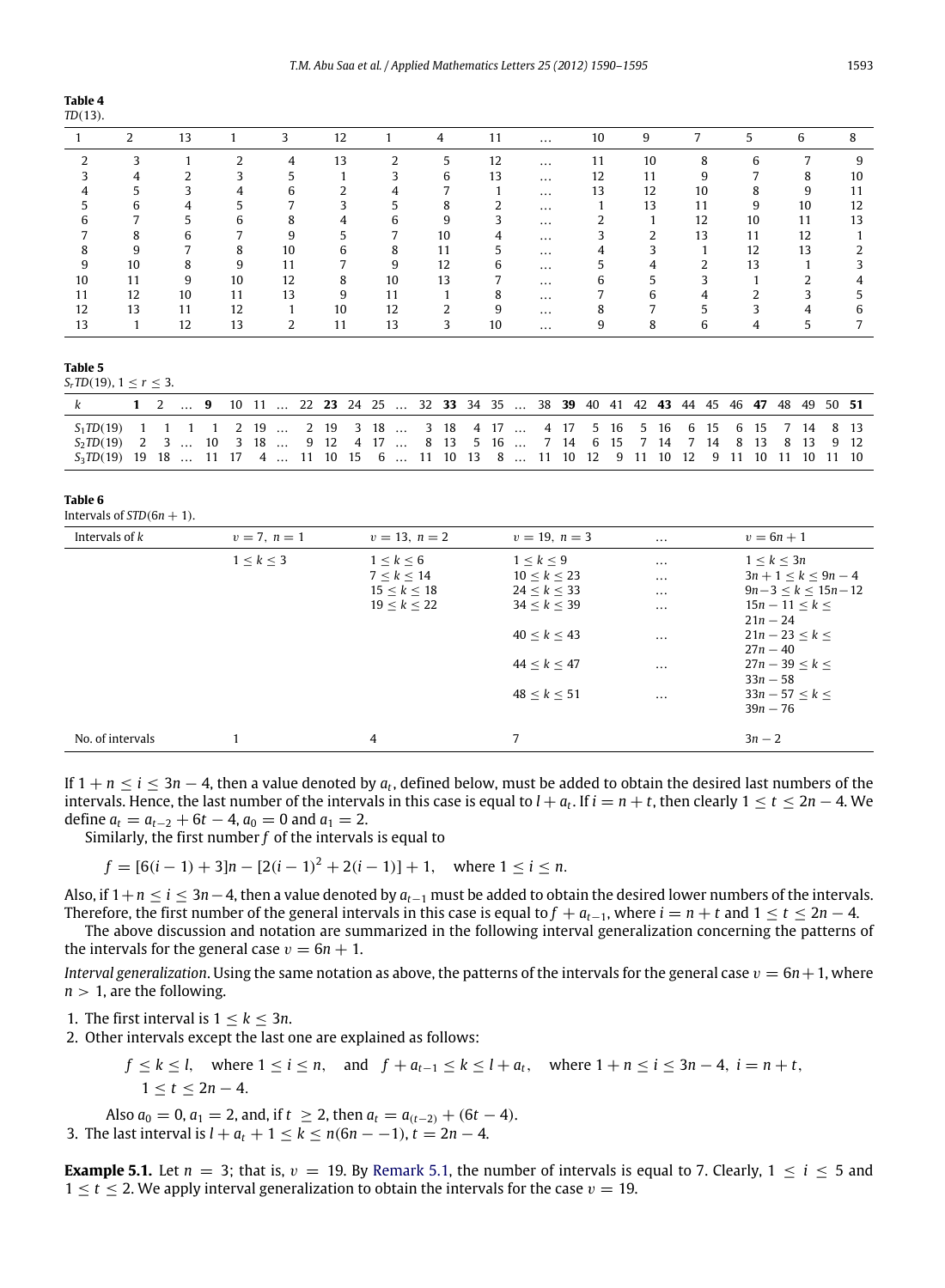- 1. The first interval is  $1 \leq k \leq 3n$ ; that is,  $1 \leq k \leq 9$ .
- 2. If  $1 \leq i \leq 3$ , then the second, third, and fourth intervals can be easily calculated using  $f \leq k \leq l$ ; that is,  $[6(i-1) + 3](3) - [2(i-1)^2 + 2(i-1)] + 1 \le k \le (6i+3)(3) - (2i^2+2i)$ , by substituting  $i = 1, 2$ , and 3. Thus,  $10 \le k \le 23$ ,  $10 \le k \le 23$  and  $34 \le k \le 39$  are the desired intervals.
	- Now, if  $4 ≤ i ≤ 5$ , then the fifth and sixth intervals can be easily calculated using  $f + a_{t-1} ≤ k ≤ l + a_t$ , or  $[6(i-1) + 3](3) - [2(i-1)^2 + 2(i-1)] + 1 + a_{t-1} \le k \le (6i+3)(3) - (2i^2 + 2i) + a_t$ , by substituting  $i = 4$  and  $i = 5$ . Thus,  $40 \le k \le 43$ ,  $44 \le k \le 47$  are the desired intervals.
- 3. The last interval is  $l + a_t + 1 \le k \le n(6n 1)$ , where  $t = 2n 4$ , that is,  $48 \le k \le 51$ .

We are now in a position to give the construction of  $S_r T D(v)$  for  $1 \le r \le 3$ . Let  $[S_r T D(v)]_k$  be the *k*-th element in  $S_r T D(v)$ for  $1 \le r \le 3$ . Let  $1 \le i \le 3n - 4$  denote the number of intervals of  $STD(v)$  except the first and the last interval. When  $i > n$ , we set  $t = i - n$ . Clearly,  $1 \le t \le 2n - 4$ . Define  $a_t$  as above. In addition to the above notation, we use the formula  $y = \frac{1}{2}[k - f + \text{mod}(\frac{n+k}{2}) + 1].$ 

**Theorem 5.2.** *Following the above notation, the constructions of*  $S_r \text{TD}(v)$  *for*  $1 \le r \le 3$  *are as follows:* 

$$
[S_1TD(v)]_k = \begin{cases} 1 & 1 \le k \le 3n & (a) \\ 6n+2-i & f \le k \le l, 1 \le i \le n, \ k \text{ is even} \\ 6n+2-i & f + a_{t-1} \le k \le l + a_t, \ i = n+t, \ k \text{ is even} \\ 6n+2-i & f + a_{t-1} \le k \le l + a_t, \ i = n+t, \ k \text{ is odd} \\ 7n+1 \le i \le 3n-4, \ i = 1 \le t \le 2n-4 & (b) \\ 3n-3+y & l + a_t + 1 \le k \le n(6n-1), \ k \text{ is even}, \ t = 2n-4 & (c) \\ 3n+6-y & l + a_t + 1 \le k \le n(6n-1), \ k \text{ is even}, \ t = 2n-4 & (f) \\ 6n+2-i-y & f \le k \le l, \ 1 \le i \le n, \ k \text{ is odd} \\ 6n+2-i-y & f \le k \le l, \ 1 \le i \le n, \ k \text{ is odd} \end{cases}
$$
\n
$$
[S_2TD(v)]_k = \begin{cases} k+1 & j \le k \le n \\ k+1 & 1 \le k \le n \\ 6n+2-i-y & f \le k \le l, 1 \le i \le n, \ k \text{ is odd} \\ 6n+2-i-y & f \le k \le l, 1 \le i \le n, \ k \text{ is odd} \\ 6n+2-i-y & f + a_{t-1} \le k \le l + a_t, \ i = n+t, \ k \text{ is even} \\ 7n+1 \le i \le 3n-4, \ 1 \le t \le 2n-4 & (d) \\ 3n-3+y & l + a_t + 1 \le k \le n(6n-1), \ k \text{ is even}, \ t = 2n-4 & (e) \\ 3n+5-y & l + a_t + 1 \le k \le n(6n-1), \ k \text{ is even}, \ t = 2n-4 & (f) \\ 6n+2-2i-y & f \le k \le l, \ 1 \le i \le n, \ k \text{ is even} \end{cases}
$$
\n
$$
[S_3TD(v)]_k = \begin{cases} 6n+2-k & 1 \le k \le 3n \\ 6n+2-2i-y & f \le k \le l, 1 \le i \le n, \ k \text{ is even} \\ 2i+
$$

*where*  $C_j = C_{j-1} + 1 + \text{mod}(\frac{j+1}{2}), j = i - n, j < 1, C_j = 0.$ 

**Proof.** We prove the construction related to  $S_1 \cdot T D(v)$ . The proofs of the other two are similar.

- (a) If  $1 \le k \le 3n$ , then  $S_1 \mathcal{D}(v)$  is the first element of  $FC(v)$ , which is always equal 1.
- (b) From the construction of  $S_1$ *TD*(13) and  $S_1$ *TD*(19), we can see that, if  $f \le k \le l$  is even and  $1 \le i \le n$ , then  $S_1$ *TD*(13) : 2, 3, and  $S_1$ *TD*(19) : 2, 3, 4; that is,  $i + 1$ . Also, if *k* is odd, then  $S_1$ *TD*(13) : 13, 12 and  $S_1$ *TD*(19) : 19, 18, 17; that is,  $v + 1 - i = 6n + 2 - -i$ .
- (c) The same applies for  $f + a_{t-1} \le k \le l + a_t, n + 1 \le i \le 3n 4, i = n + t$ , and  $1 \le t \le 2n 4$ .
- (d) Clearly, if  $i = n + t$  and  $n + 1 \le i \le 3n 4$ , then  $1 \le i n \le 2n 4$ ; that is,  $1 \le t \le 2n 4$ .
- (e) For the last interval  $l + a_{t+1} \leq k \leq n(6n-1)$ ,  $t = 2n-4$ , we see that  $S_1TD(13)$  is equal to 4, 5 and  $S_1TD(19)$  is equal to 7, 8 when *k* is even. Therefore, it is easy to deduce that  $[S_1T D(v)]_k = 3n - 3 + y$ , where *y* is the rule defined above.
- (f) Finally, when *k* is odd in the last interval, then  $S_1TD(13)$  is equal to 11, 10 and  $S_1TD(19)$  is equal to 14, 13. Therefore,  $[S_1 T D(v)]_k = 3n - 6 - y$ .  $\Box$

## **6. Conclusion**

We have constructed a method for developing a triad design on v objects,  $TD(v)$ , for the general case  $v = 6n + 1$ . A similar method can be developed for the case  $v = 6n + 5$ , based on analyzing the triples in the starter of  $TD(6n + 5)$ . Moreover, one can ask if a near-triad design (*NTD*) can be constructed for the cases  $v = 6n$ ,  $v = 6n + 2$ ,  $v = 6n + 3$ , or  $v = 6n + 4$ , since it is impossible to construct a *TD* for them. We expect that *coverings* and *packings* can be used to construct an *NTD* [\[8](#page-5-5)[,9\]](#page-5-6).